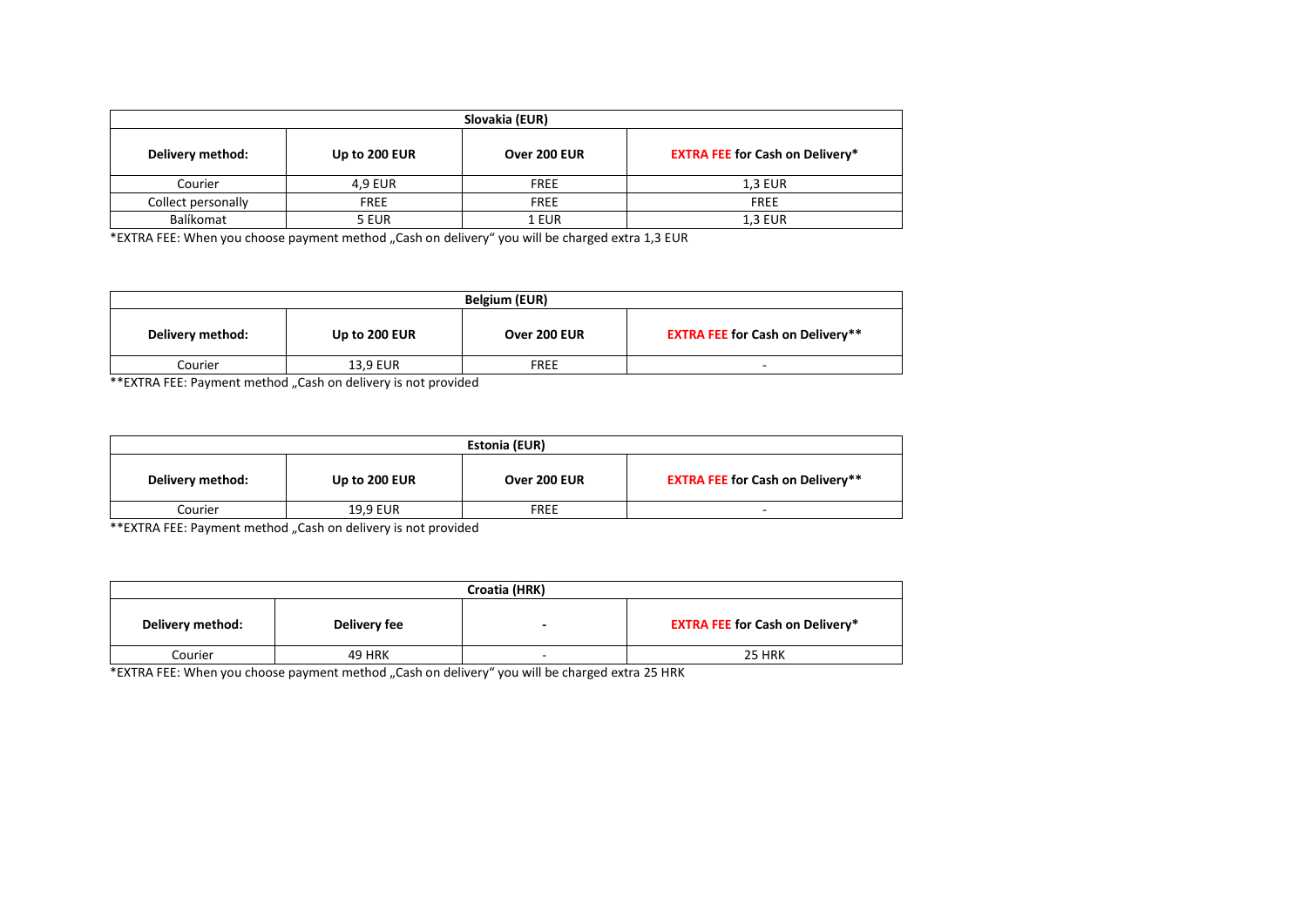| Hungary (HUF)    |                  |                        |                                        |
|------------------|------------------|------------------------|----------------------------------------|
| Delivery method: | Up to 70 000 HUF | <b>Over 70 000 HUF</b> | <b>EXTRA FEE for Cash on Delivery*</b> |
| Courier          | 2 400 HUF        | <b>FREE</b>            | 499 HUF                                |

\*EXTRA FEE: When you choose payment method "Cash on delivery" you will be charged extra 499 HUF

| Portugal (EUR)   |               |              |                                         |  |
|------------------|---------------|--------------|-----------------------------------------|--|
| Delivery method: | Up to 200 EUR | Over 200 EUR | <b>EXTRA FEE for Cash on Delivery**</b> |  |
| Courier          | 19.9 EUR      | <b>FREE</b>  |                                         |  |

\*\*EXTRA FEE: Payment method "Cash on delivery is not provided

| Spain (EUR)      |               |              |                                         |
|------------------|---------------|--------------|-----------------------------------------|
| Delivery method: | Up to 200 EUR | Over 200 EUR | <b>EXTRA FEE for Cash on Delivery**</b> |
| Courier          | 19.9 EUR      | <b>FREE</b>  | -                                       |

\*\*EXTRA FEE: Payment method "Cash on delivery is not provided

| Italy (EUR)      |               |              |                                         |
|------------------|---------------|--------------|-----------------------------------------|
| Delivery method: | Up to 200 EUR | Over 200 EUR | <b>EXTRA FEE for Cash on Delivery**</b> |
| Courier          | 14,9 EUR      | <b>FREE</b>  | -                                       |

\*\*EXTRA FEE: Payment method "Cash on delivery is not provided

| <b>Netherlands (EUR)</b> |               |              |                                         |  |
|--------------------------|---------------|--------------|-----------------------------------------|--|
| Delivery method:         | Up to 200 EUR | Over 200 EUR | <b>EXTRA FEE for Cash on Delivery**</b> |  |
| Courier                  | 13.9 EUR      | <b>FREE</b>  |                                         |  |

\*\*EXTRA FEE: Payment method "Cash on delivery is not provided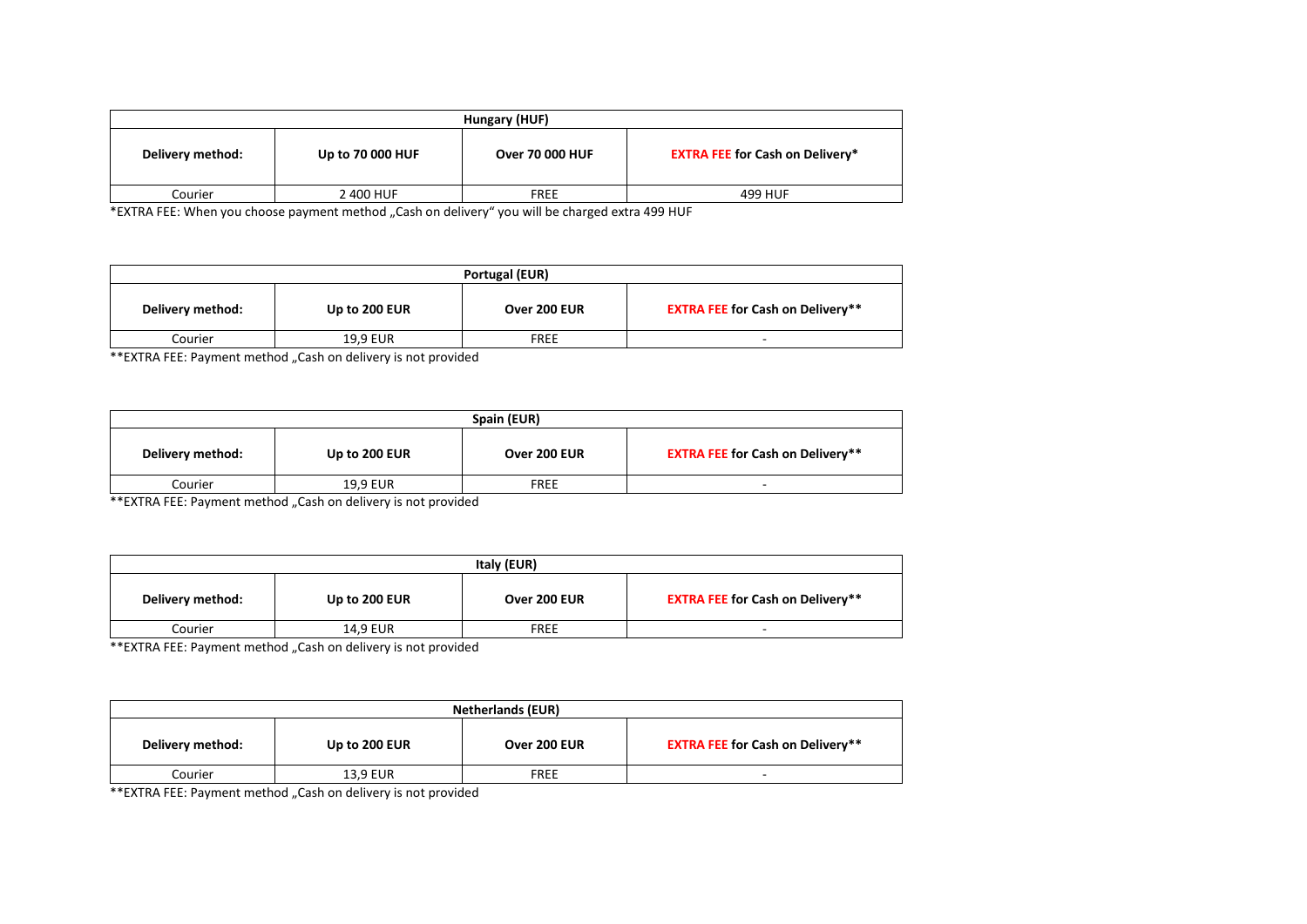| Romania (RON)    |               |   |                                        |  |
|------------------|---------------|---|----------------------------------------|--|
| Delivery method: | Delivery fee  |   | <b>EXTRA FEE for Cash on Delivery*</b> |  |
| Courier          | <b>29 RON</b> | - | <b>10 RON</b>                          |  |

\*EXTRA FEE: When you choose payment method "Cash on delivery" you will be charged extra 10 RON

| Czech Republic (CZK) |                        |                       |                                        |
|----------------------|------------------------|-----------------------|----------------------------------------|
| Delivery method:     | <b>Up to 6 000 CZK</b> | <b>Over 6 000 CZK</b> | <b>EXTRA FEE for Cash on Delivery*</b> |
| Courier              | 199 CZK                | <b>FREE</b>           | 39 CZK                                 |

\*EXTRA FEE: When you choose payment method "Cash on delivery" you will be charged extra 39 CZK

| France (EUR)     |                                                                                        |              |                                         |
|------------------|----------------------------------------------------------------------------------------|--------------|-----------------------------------------|
| Delivery method: | Up to 200 EUR                                                                          | Over 200 EUR | <b>EXTRA FEE for Cash on Delivery**</b> |
| Courier          | <b>15.9 EUR</b>                                                                        | <b>FREE</b>  |                                         |
| $\frac{1}{2}$    | $\cdots$<br>$\cdot$ $\cdot$ $\cdot$ $\cdot$ $\cdot$ $\cdot$ $\cdot$<br>$\cdot$ $\cdot$ |              |                                         |

\*\*EXTRA FEE: Payment method "Cash on delivery is not provided

| Latvia (EUR)     |               |              |                                         |
|------------------|---------------|--------------|-----------------------------------------|
| Delivery method: | Up to 200 EUR | Over 200 EUR | <b>EXTRA FEE for Cash on Delivery**</b> |
| Courier          | 19.9 EUR      | <b>FREE</b>  | -                                       |

\*\*EXTRA FEE: Payment method "Cash on delivery is not provided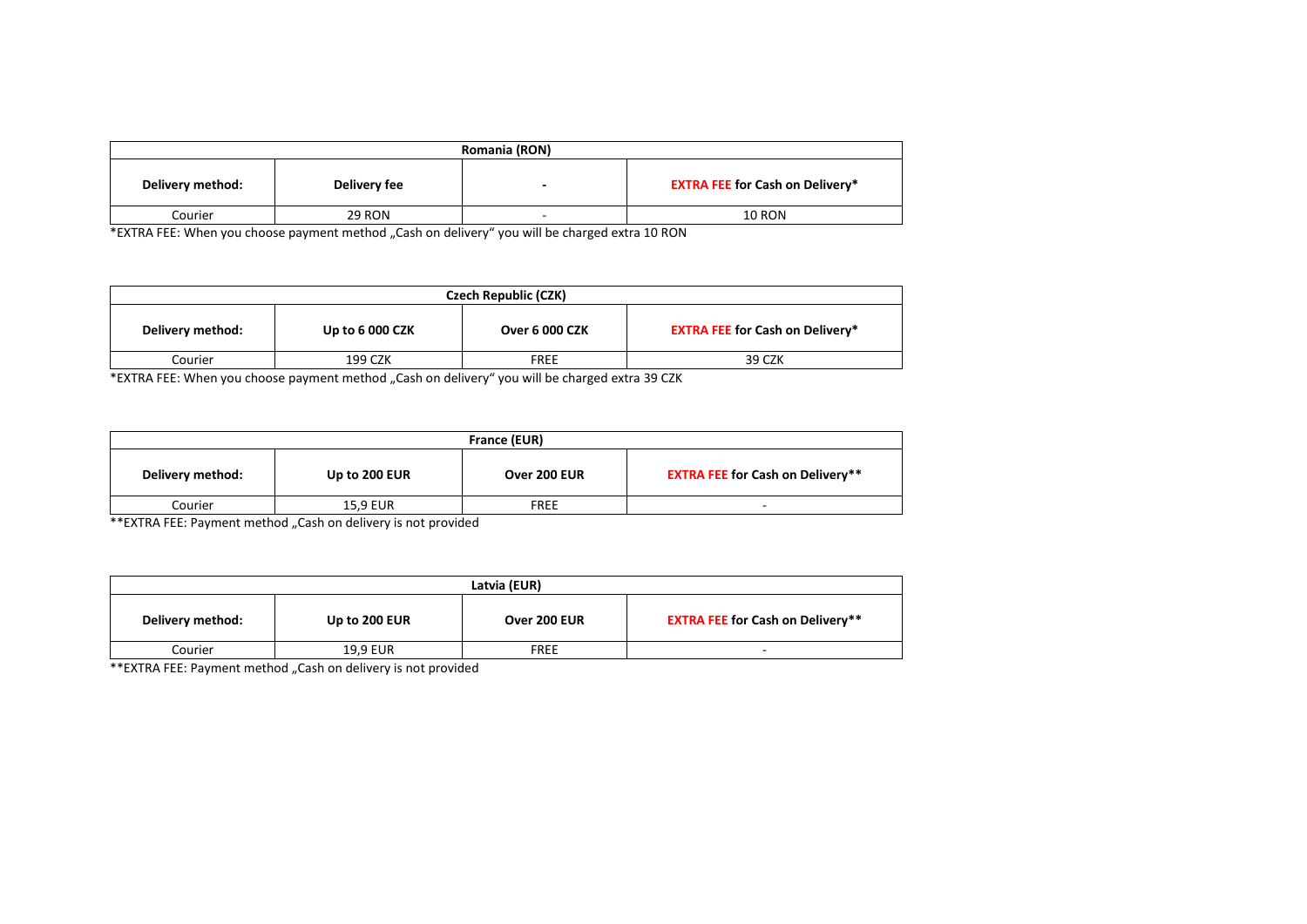| Austria (EUR)    |                |              |                                         |
|------------------|----------------|--------------|-----------------------------------------|
| Delivery method: | Up to 200 EUR  | Over 200 EUR | <b>EXTRA FEE for Cash on Delivery**</b> |
| Courier          | <b>9.9 EUR</b> | <b>FREE</b>  | -                                       |

\*\*EXTRA FEE: Payment method "Cash on delivery is not provided

| <b>United Kingdom (GBP)</b> |               |              |                                         |
|-----------------------------|---------------|--------------|-----------------------------------------|
| Delivery method:            | Up to 200 GBP | Over 200 GBP | <b>EXTRA FEE for Cash on Delivery**</b> |
| Courier                     | 15 GBP        | FREE         | ۰                                       |

\*\*EXTRA FEE: Payment method "Cash on delivery is not provided

| Germany (EUR)    |               |              |                                         |
|------------------|---------------|--------------|-----------------------------------------|
| Delivery method: | Up to 200 EUR | Over 200 EUR | <b>EXTRA FEE for Cash on Delivery**</b> |
| Courier          | 9.9 EUR       | <b>FREE</b>  |                                         |
|                  |               |              |                                         |

\*\*EXTRA FEE: Payment method "Cash on delivery is not provided

| Lietuva (EUR)    |               |              |                                         |
|------------------|---------------|--------------|-----------------------------------------|
| Delivery method: | Up to 200 EUR | Over 200 EUR | <b>EXTRA FEE for Cash on Delivery**</b> |
| Courier          | 19,9 EUR      | <b>FREE</b>  | -                                       |

\*\*EXTRA FEE: Payment method "Cash on delivery is not provided

| Poland (PLN)     |                        |                       |                                         |
|------------------|------------------------|-----------------------|-----------------------------------------|
| Delivery method: | <b>Up to 1 000 PLN</b> | <b>Over 1 000 PLN</b> | <b>EXTRA FEE for Cash on Delivery**</b> |
| Courier          | <b>45 PLN</b>          | <b>FREE</b>           | -                                       |

\*\*EXTRA FEE: Payment method "Cash on delivery is not provided